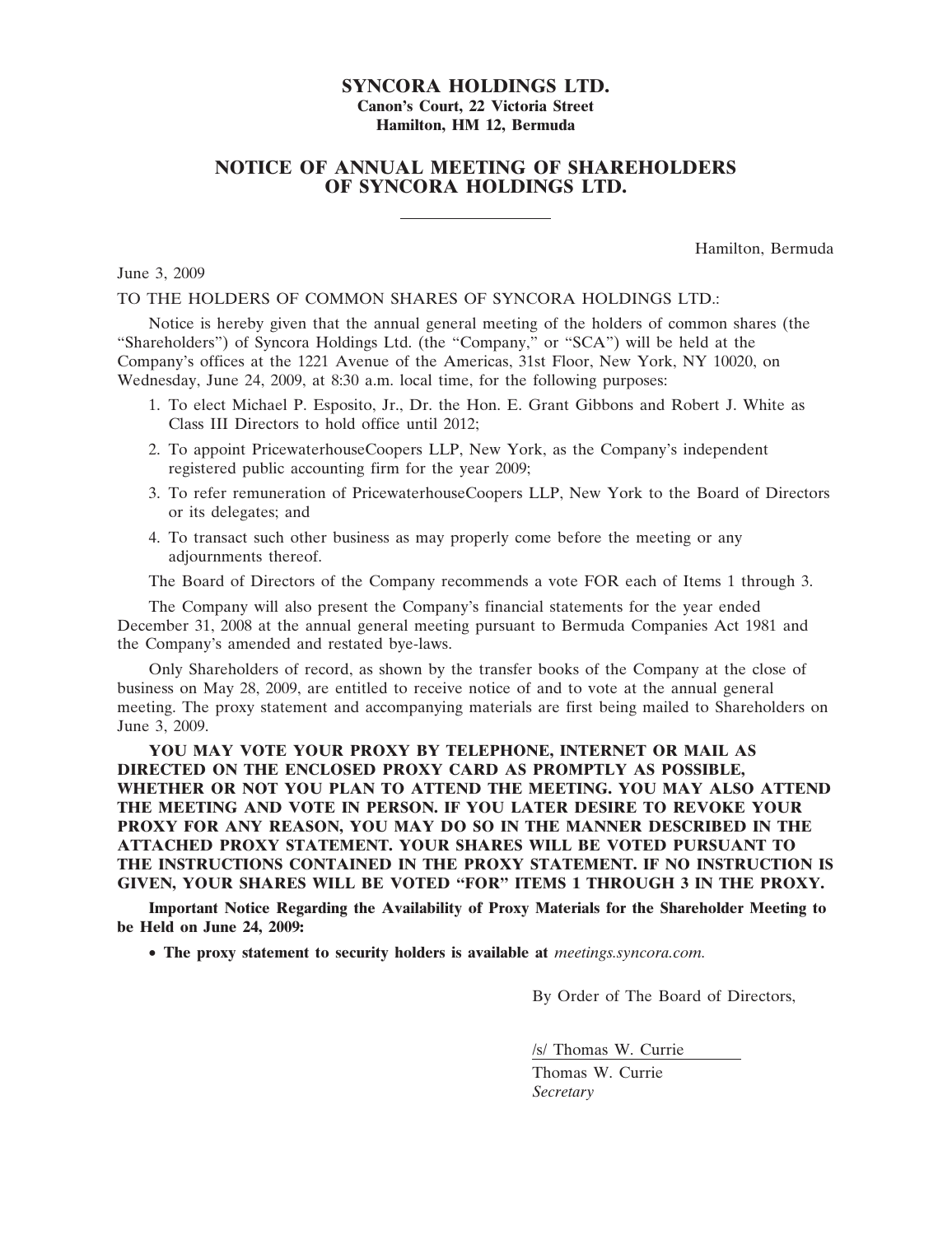# Table of Contents

|                                                                                       | Page |
|---------------------------------------------------------------------------------------|------|
| Proxy Statement for the Annual General Meeting of Holders of Common Shares to Be Held |      |
|                                                                                       |      |
| Matters Scheduled to Be Voted on at the Annual General Meeting to Be Held on          |      |
|                                                                                       |      |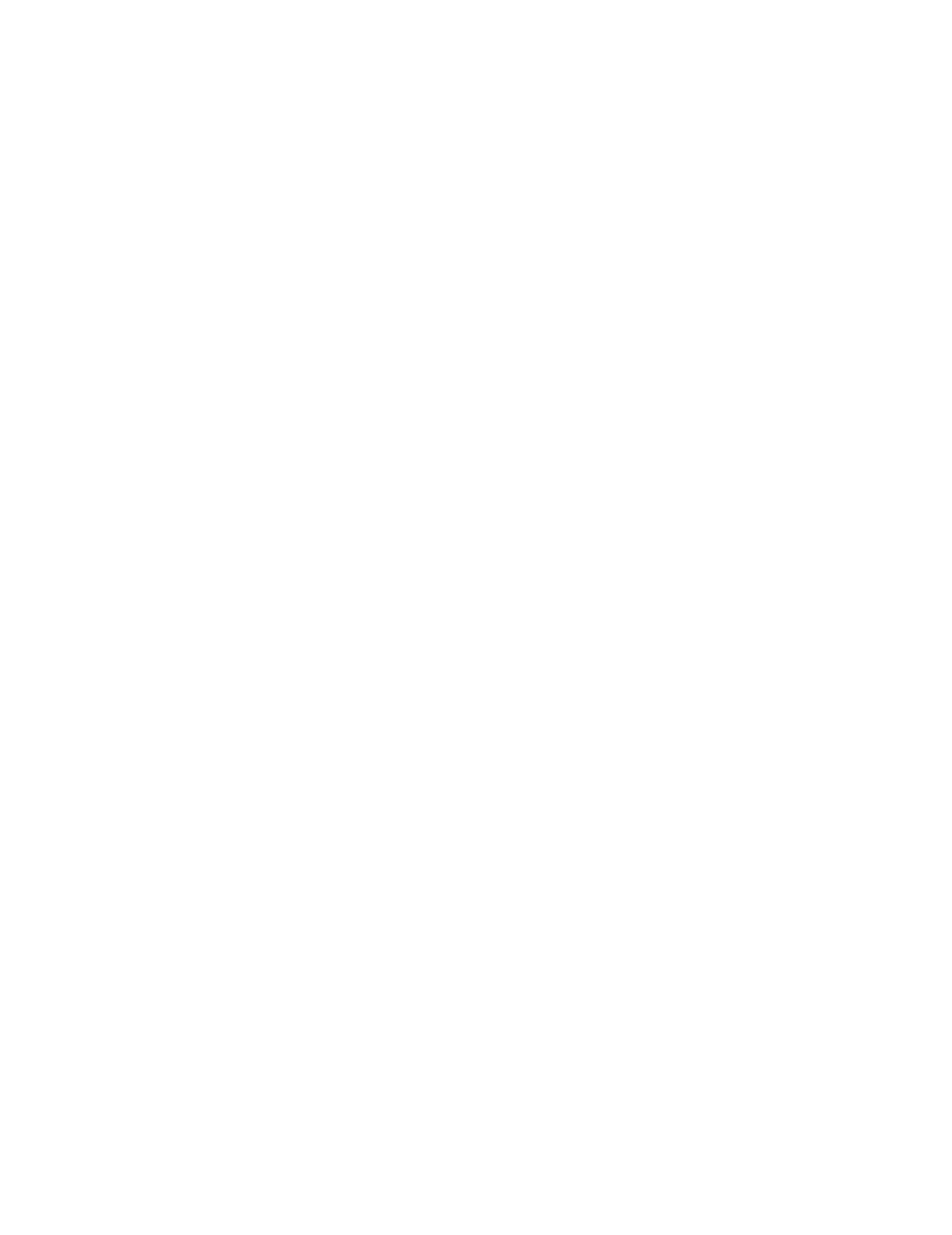# SYNCORA HOLDINGS LTD.

# PROXY STATEMENT FOR THE ANNUAL GENERAL MEETING OF HOLDERS OF COMMON SHARES TO BE HELD ON JUNE 24, 2009

# IMPORTANT INFORMATION ABOUT THE ANNUAL GENERAL MEETING AND PROXY PROCEDURES

The accompanying proxy is solicited by the Board of Directors of Syncora Holdings Ltd. (the "Company," or "SCA") to be voted at the annual general meeting ("Annual General Meeting") of holders of the Company's common shares (the "Shareholders" and the "Shares," respectively) to be held on June 24, 2009, beginning at 8:30 a.m. local time, at the Company's offices at 1221 Avenue of the Americas, 31st Floor, New York, NY 10020, and any adjournments thereof. This proxy statement and the accompanying materials are first being mailed to Shareholders on June 3, 2009.

#### The Purpose of the Annual General Meeting

At the Annual General Meeting, the Shareholders will vote in person or by proxy on the following matters as set forth in the notice of the meeting: (1) the election of Michael P. Esposito, Jr., Dr. the Hon. E. Grant Gibbons and Robert J. White as Class III Directors, (2) the appointment of PricewaterhouseCoopers LLP, New York (the "Independent Auditor"), as the Company's independent registered public accounting firm for the year 2009, and (3) to refer the remuneration of the Independent Auditor to the Board of Directors or its delegates.

## Presentation of Financial Statements

In accordance with the Bermuda Companies Act 1981 and Bye-Law 71 of the Company's amended and restated bye-laws (the "Bye-Laws"), the Company's financial statements for the year ended December 31, 2008 will be presented at the Annual General Meeting. The Board of Directors of the Company has approved these financial statements. There is no requirement under Bermuda law that these financial statements be approved by Shareholders, and no such approval will be sought at the Annual General Meeting.

#### Shareholders Entitled to Vote at the Annual General Meeting

Shareholders of record as of the close of business on May 28, 2009 will be entitled to vote at the Annual General Meeting. As of May 28, 2009, there were 65,672,043 outstanding Shares entitled to vote at the Annual General Meeting, with each Share entitling the holder of record thereof to one vote at the Annual General Meeting (subject to certain limitations set forth in the Company's Bye-Laws).

#### Voting Procedures; Quorum

A Shareholder of record can vote their Shares at the Annual General Meeting by attending the meeting and completing a ballot or by proxy in one of three ways: (1) by dating, signing and completing the proxy card and returning it without delay in the enclosed envelope, which requires no postage stamp if mailed in the United States; (2) over the telephone by calling a toll-free number provided on the enclosed proxy card; or (3) electronically via the internet as described in the enclosed proxy card.

The election of each nominee for Director referred to in Item 1 above requires a plurality of the votes cast and the appointment of the Independent Auditor referred to in Item 2 above and the referral of the remuneration of the Independent Auditor referred to in Item 3 above require the affirmative vote of a majority of the votes cast on such proposal at the Annual General Meeting, provided there is a quorum (consisting of two or more Shareholders present in person or by proxy holding more than 50% of the issued and outstanding Shares entitled to vote at the Annual General Meeting). Shares owned by Shareholders electing to abstain from voting with respect to any proposal and "broker non-votes" will be counted towards the presence of a quorum but will not be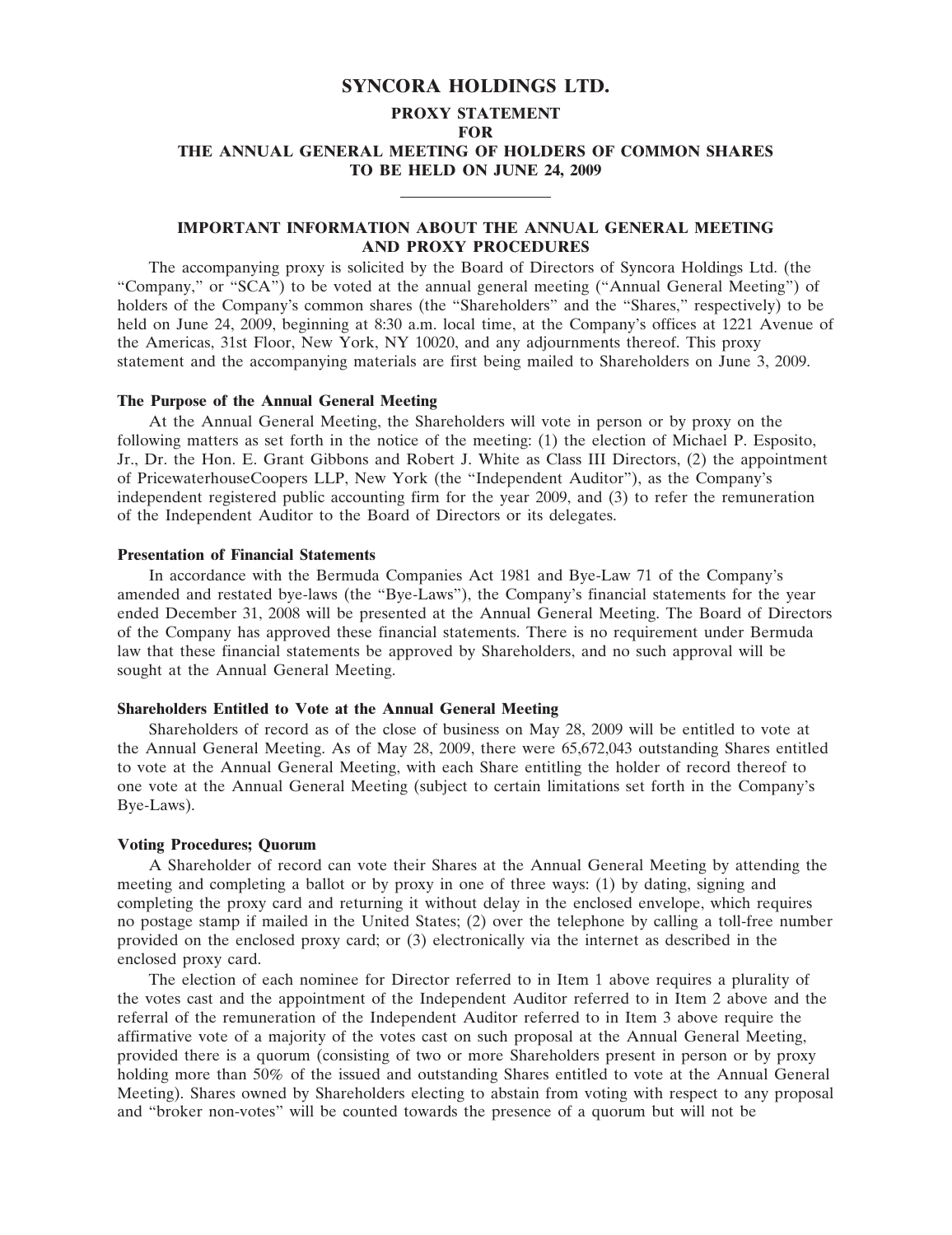considered votes cast with respect to the election of nominees for Director and other matters to be voted upon at the Annual General Meeting. Therefore, abstentions and "broker non-votes" will have no effect on the outcome of the matters to be voted upon at the Annual General Meeting. A "broker non-vote" occurs when a nominee, such as a broker, holding Shares in "street name" for a beneficial owner, does not vote on a particular proposal because that nominee does not have discretionary voting power with respect to a proposal and has not received instructions from the beneficial owner. A Shareholder of Shares held in "street name" that would like to instruct their broker how to vote their Shares should follow the directions provided by their broker.

### Revocation of Proxies

Any Shareholder giving a proxy has the power to revoke it prior to its exercise by: (1) giving notice of such revocation in writing to the Secretary of the Company at Syncora Holdings Ltd., Canon's Court, 22 Victoria Street, Hamilton, HM 12, Bermuda; (2) by attending and voting in person at the Annual General Meeting; or (3) by executing a subsequent proxy, provided that any such action is taken in sufficient time to permit the necessary examination and tabulation of the subsequent proxy or revocation before the votes are taken. Attendance at the Annual General Meeting by a Shareholder who has executed and delivered a proxy to us shall not in and of itself constitute a revocation of such proxy. If a Shareholder holds their Shares in "street name" by a broker and have directed their broker to vote their Shares, they should instruct their broker to change their vote or obtain a proxy to vote their Shares if they wish to cast their vote in person at the Annual General Meeting.

#### Proxy Solicitation

The Company will bear the cost of the solicitation of proxies. Proxies may be solicited by Directors, officers and employees of the Company and its subsidiaries, who will not receive additional compensation for such services. In addition, the Company has retained Georgeson & Company Inc. to assist in the solicitation of proxies for a fee of approximately \$8,500 plus reasonable out-of-pocket expenses and disbursements. Upon request, the Company will also reimburse brokers and others holding Shares in their names, or in the names of nominees, for forwarding proxy materials to their customers.

#### Shareholder Proposals for the 2010 Annual General Meeting

Shareholder proposals intended for inclusion in the proxy statement for the 2010 Annual General Meeting should be submitted in accordance with the procedures prescribed by the Bye-Laws and sent to the Company's Secretary at Syncora Holdings Ltd., Canon's Court, 22 Victoria Street, Hamilton, HM 12, Bermuda. Such proposals must be received by February 24, 2010.

Pursuant to the Company's Bye-Laws, any Shareholder entitled to attend and vote at any Annual General Meeting may nominate persons for election as Directors if written notice of such Shareholder's intent to nominate such persons is received by the Company's Secretary at Syncora Holdings Ltd., Canon's Court, 22 Victoria Street, Hamilton, HM 12, Bermuda not later than 120 days prior to the anniversary date of the immediately preceding Annual General Meeting. Such notice must include the following information about the proposed nominee: (a) name and address of such person to be nominated, (b) a description of all arrangements or understandings between the Shareholder and each nominee and any person or persons (naming such person or persons) pursuant to which the nomination or nominations are to be made by such Shareholder, (c) such other information regarding such nominee proposed by such Shareholder as would be required to be included in a proxy statement filed pursuant to Regulation 14A promulgated under the Exchange Act, and (d) the consent of each nominee to serve as a Director of the Company, if elected. Such notice must also include information on the Shareholder making the nomination, including such Shareholder's name and address as it appears on the Company's books, a representation that such Shareholder is a holder of record of Shares of the Company entitled to vote at such meeting and intends to appear in person or by proxy at the meeting to present such nomination and the class and number of Shares of the Company beneficially owned by such Shareholder. The nomination of any person not made in compliance with the foregoing procedures shall be disregarded.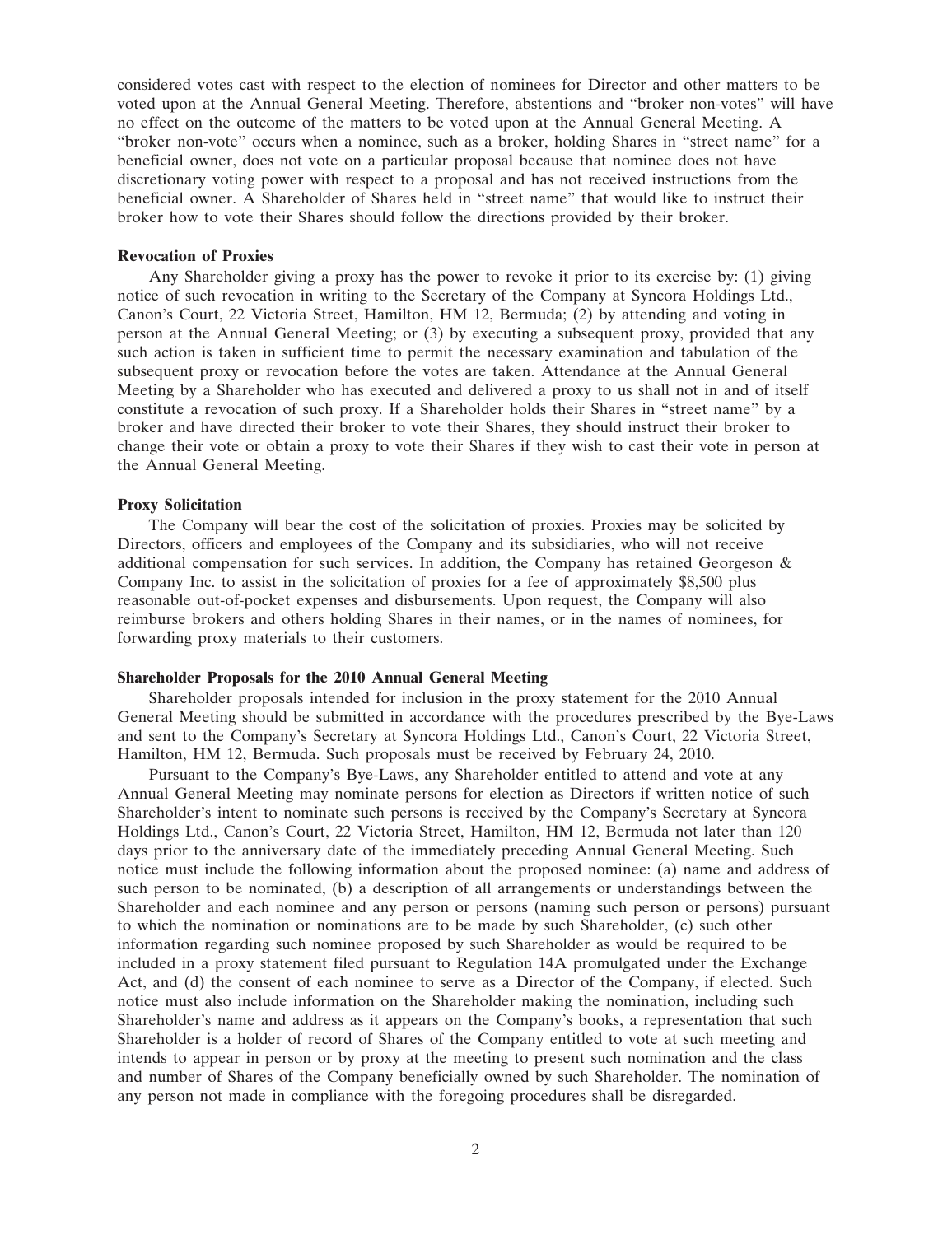# MATTERS SCHEDULED TO BE VOTED ON AT THE ANNUAL GENERAL MEETING TO BE HELD ON JUNE 24, 2009:

## I. ELECTION OF DIRECTORS

At the Annual General Meeting, three Class III Directors are to be elected to hold office until the 2012 Annual General Meeting of Shareholders. The three nominees are currently serving as Directors and were appointed or elected in accordance with the Company's Bye-Laws. Unless authority is withheld by the Shareholders, it is the intention of the persons named in the enclosed proxy to vote for the nominees listed below. All of the nominees have consented to serve if elected, but if any becomes unavailable to serve, the persons named as proxies may exercise their discretion to vote for a substitute nominee. The name, age, principal occupation and other information concerning each Director are set forth below.

## Nominees

### Nominees for Class III Directors for terms to expire in 2009

Michael P. Esposito, Jr., age 69, has been a Director of the Company since its formation and the Chairman of the Company's Board since March 2006. Mr. Esposito served as Chairman of the Board of XL Capital Ltd. from 1995 to 2007 and a Director of XL Capital Ltd. from 1986 to 2007. Mr. Esposito has served as Chairman and a director of Primus Guaranty Ltd since March 2002. He has also served as a director of Annuity and Life Re (Holdings), LTD. since 1997 and a director of Forest City Enterprises since 1995. Mr. Esposito was Co-Chairman of Inter-Atlantic Capital Partners, Inc. from April 1995 to December 2000. Mr. Esposito served as Chief Corporate Compliance, Control and Administrative Officer of the Chase Manhattan Corporation from 1991 to 1995, having previously served as that company's Executive Vice President and Chief Financial Officer from 1987 to 1991.

Dr. the Hon. E. Grant Gibbons, age 56, has been a Director of the Company since August 2006. Dr. Gibbons has been a member of the Bermuda parliament since 1994. From 1995 to 1998, Dr. Gibbons served as the Bermuda Minister of Finance. From 1999 until 2006, he served as the opposition shadow Minister of Finance leader of the opposition United Bermuda Party. Dr. Gibbons currently serves as a director of General Maritime Inc., an international seaborne transporter of crude oil and petroleum products, as Deputy Chairman, Colonial Insurance Co., Ltd., an insurance company operating in Bermuda and throughout the Caribbean, and as a director of several other private companies. Dr. Gibbons is a citizen and resident of Bermuda.

Robert J. White, 62, has been a Director of the Company since November 2008 when he was nominated to serve on the Board by the CCRA Purpose Trust (the "SCA Shareholder Entity"). Mr. White is a leading reorganization and restructuring attorney with over 35 years of experience. He completed his appointment as Receiver in Charge of the Cosmopolitan Resort and Casino in Las Vegas, Nevada on September 3, 2008. Mr. White had a 35-year career at O'Melveny & Meyers which he left in 2007 and where he was the founder of the firm's Restructuring and Reorganization practice. He has represented creditors in such major restructurings and bankruptcies as WorldCom, Covanta, and Pacific Crossing, as well as banks in Adelphia's Chapter 11 exit financing and debtors in At Home Inc., Phar-Mor and MegaFoods in their bankruptcies. Mr. White has been involved with numerous other out-of-court restructurings and bankruptcies representing debtors, creditors, equity holders and purchasers of assets. He currently sits on the Board of Directors of ImageDocUSA and the American Cancer Society.

# Your Board of Directors recommends that Shareholders vote FOR all of the Class III nominees.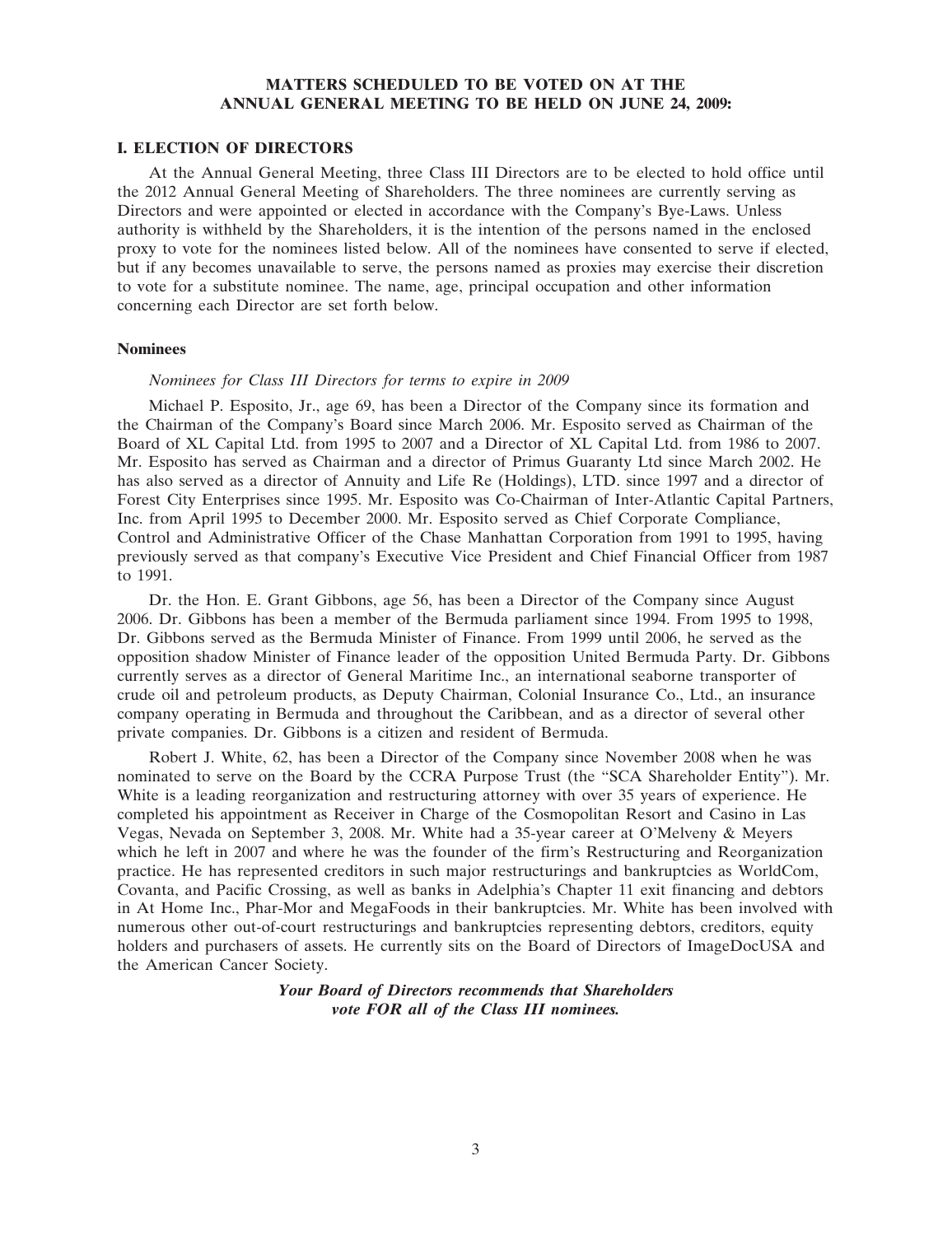# Continuing Directors

### Class I Directors whose terms expire in 2010

Duncan P. Hennes, age 52, has been a Director of the Company since November 2008 when he was nominated to serve on the Board by the SCA Shareholder Entity. Mr. Hennes has nearly 30 years of financial services management experience. He is currently a co-founder and partner of Atrevida Partners, an alternative asset manager founded in 2006. Prior to founding Atrevida Partners, Mr. Hennes was a co-founder and partner of Promontory Financial Group, founded in 2001. He is the former Chief Executive Officer of Soros Fund Management. Earlier in his career, Mr. Hennes spent 12 years at Bankers Trust Company. While at Bankers Trust, he was Chairman of the Board of Oversight Partners I, the consortium that took control of Long Term Capital Management.

Robert M. Lichten, age 68, has been a Director of the Company since August 2006. Mr. Lichten has been a Director of Syncora Guarantee Inc. since 2000. Mr. Lichten has been Co-Chairman of Inter-Atlantic Group since 1994 and is a member of the firm's investment committee. Mr. Lichten is a director of Inter-Atlantic Financial, Inc. Mr. Lichten has been a Director of SeaPass Solutions Inc. since 2006. Mr. Lichten is a Director of Governance Metrics International, a corporate governance rating agency. Mr. Lichten also served as Co-Chairman of Guggenheim Securities LLC, formerly Inter- Atlantic Securities Corp., LLC, the former NASD broker-dealer operation of Inter-Atlantic Group, until 2003. Previously, Mr. Lichten was Managing Director at both Smith Barney Inc. and Lehman Brothers Inc., where he concentrated on capital raising and providing merger and acquisition advisory services to financial institutions. Mr. Lichten was also formerly Executive Vice President of The Chase Manhattan Bank. During his 22 years at Chase he was a senior corporate banker and was in charge of worldwide capital planning. Mr. Lichten also served as Chief of Staff of the Asset-Liability Management Committee and President of The Chase Investment Bank. Mr. Lichten is a former trustee of Manhattan College, a former Director of Annuity & Life Re (Holdings), LTD., and a former Director and President of the Puerto Rico USA Foundation, a cooperative effort between the Commonwealth of Puerto Rico and numerous multi-national corporations.

#### Class II Directors whose terms expire in 2011

Thomas S. Norsworthy, age 55, has been a Director of the Company since November 2008 when he was nominated to serve on the Board by the SCA Shareholder Entity. From 2005 to 2007, Mr. Norsworthy was most recently the Chief Executive Officer of Trenwick America Reinsurance Corporation, a property-casualty reinsurer currently in run-off. Mr. Norsworthy has more than 30 years of accounting, actuarial, finance and treasury experience. He was the co-founder of Kenning Financial Advisors, a consulting and advisory group focused on the insurance industry founded in 2003. Prior to Kenning, Mr. Norsworthy was the Chief Financial Officer at Swiss Re Capital Partners, the Swiss Re division responsible for the company's strategic equity investments and private equity relationships. He has also served as Chief Financial Officer of The Resolution Group Inc., a property-casualty insurance group, and its principal subsidiary, International Insurance Company. Earlier in his career, Norsworthy worked for PricewaterhouseCoopers.

Coleman D. Ross, age 66, has been a Director of the Company since August 2006. Mr. Ross is a certified public accountant and also has served on the boards of directors of Pan-American Life Insurance Company and NCCI Holdings, Inc. (National Council on Compensation Insurance) since July 2006 and May 2004, respectively. He was Executive Vice President and Chief Financial Officer of The Phoenix Companies, Inc. (life insurance and asset management) from April 2002 through December 2003 and Trenwick Group Ltd. (property-casualty reinsurance) from June 2000 through March 2002. Prior to his retirement from PricewaterhouseCoopers LLP in 1999, Mr. Ross was an audit engagement partner for insurance, banking, and other financial services clients and had been Chairman and Managing Partner of Price Waterhouse's insurance practice.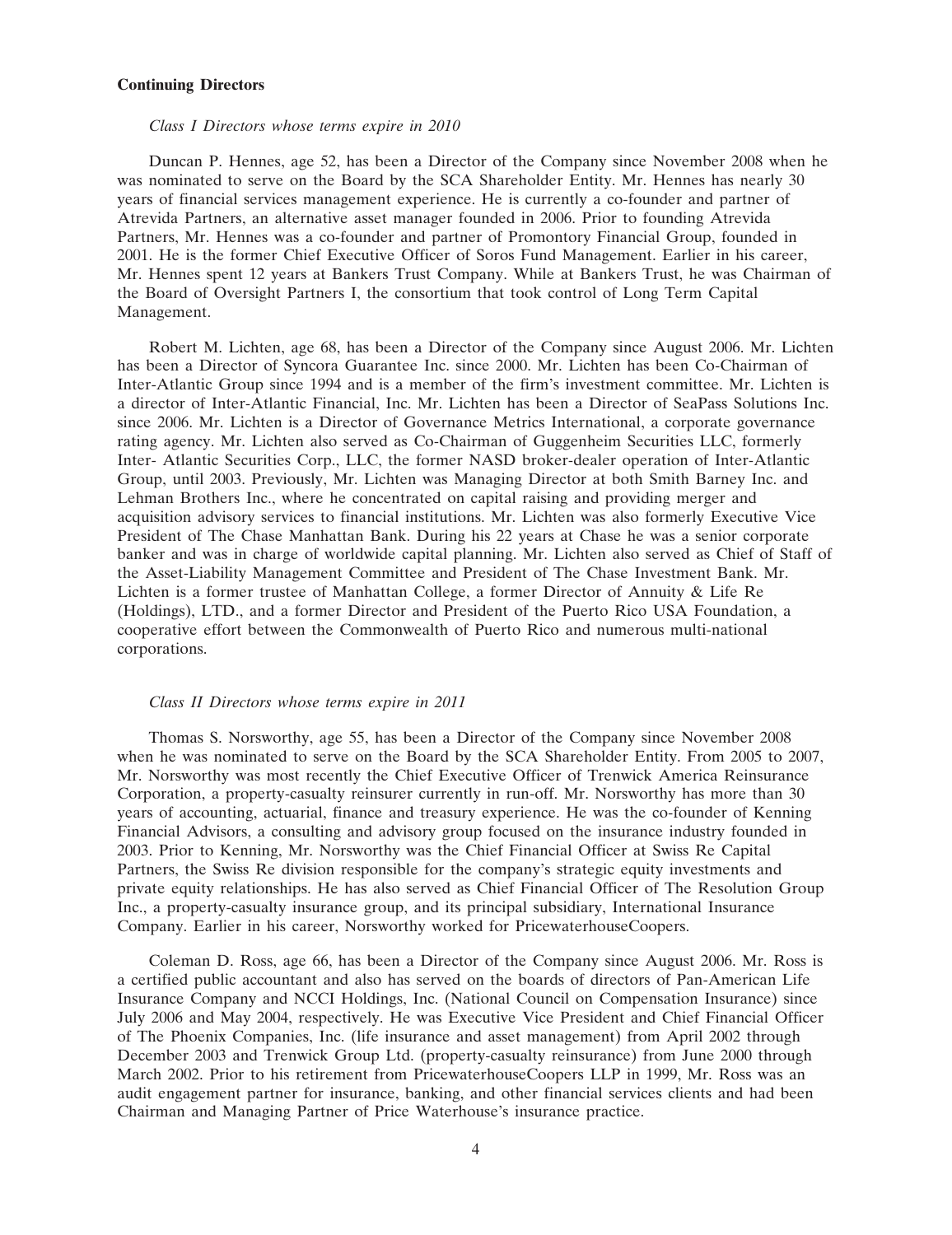## II. APPOINTMENT OF INDEPENDENT AUDITOR

The Audit Committee has appointed, subject to Shareholder approval, PricewaterhouseCoopers LLP as the Independent Auditor for the year ending December 31, 2009. In accordance with the Bermuda Companies Act 1981, the Board is submitting the appointment of PricewaterhouseCoopers LLP to the Shareholders for approval.

The Board recommends a vote FOR the proposal to appoint PricewaterhouseCoopers LLP as the Company's Independent Auditor to audit the Company's consolidated financial statements for the year ending December 31, 2009. The persons designated as proxies will vote FOR the appointment of PricewaterhouseCoopers LLP as the Company's Independent Auditor, unless otherwise directed. Representatives of PricewaterhouseCoopers LLP are expected to be present at the Annual General Meeting, with the opportunity to make a statement should they choose to do so and are expected to be available to respond to questions, as appropriate.

> Your Board of Directors recommends a vote FOR the proposal to appoint PricewaterhouseCoopers LLP, New York.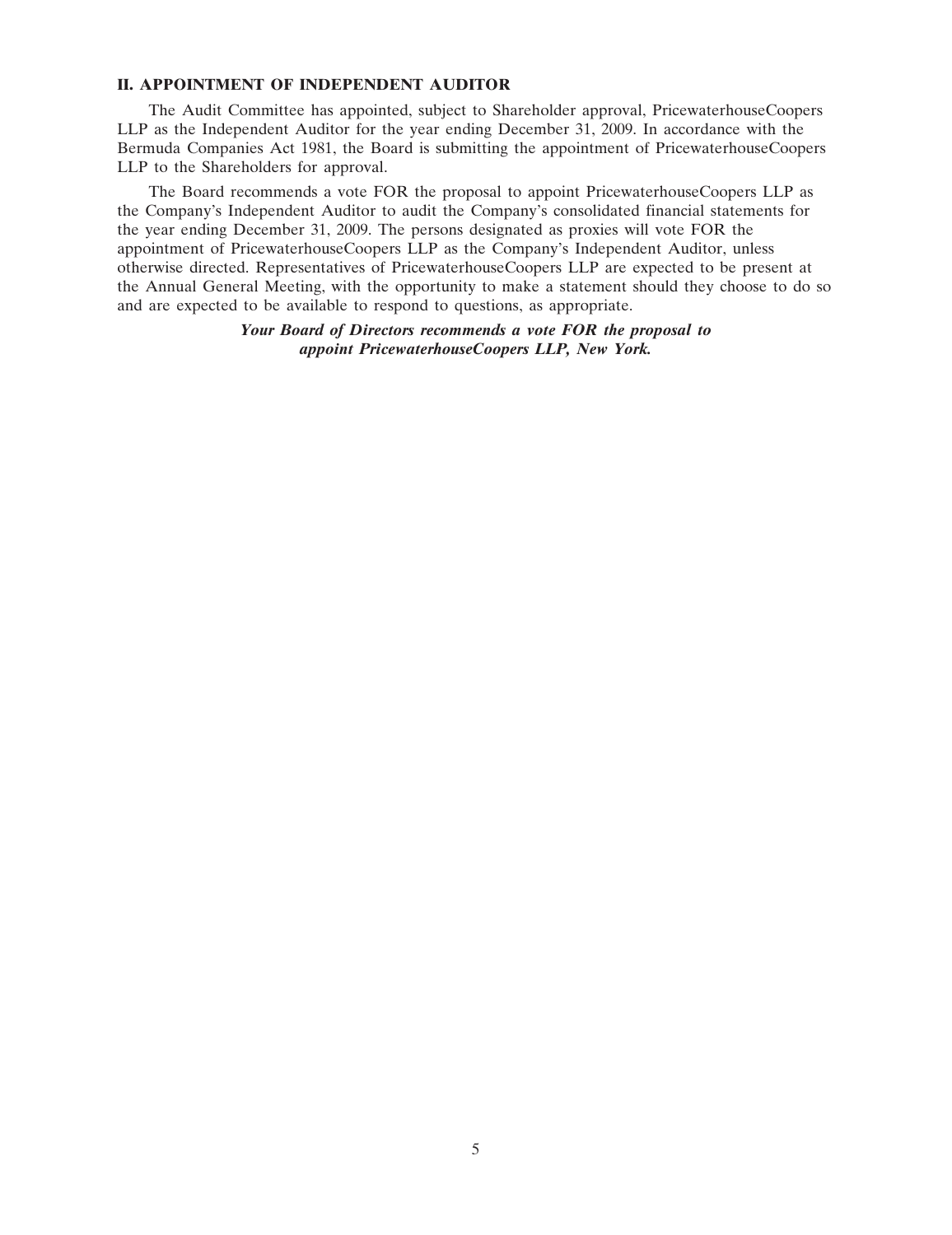## III. REMUNERATION OF INDEPENDENT AUDITOR

The Audit Committee will determine, subject to Shareholder approval, the remuneration of PricewaterhouseCoopers LLP as the Company's Independent Auditor for the year ending December 31, 2009. In accordance with the Bermuda Companies Act 1981, the Board is submitting its referral to the Audit Committee of the determination of the remuneration of the Independent Auditor to the Shareholders for approval.

The Board recommends a vote FOR the proposal to refer to the Audit Committee the determination of the remuneration of PricewaterhouseCoopers LLP as the Company's Independent Auditor for the year ending December 31, 2009. The persons designated as proxies will vote FOR the referral to the Audit Committee of the determination of the remuneration of PricewaterhouseCoopers LLP as the Company's Independent Auditor, unless otherwise directed.

Your Board of Directors recommends a vote FOR the proposal to refer remuneration of PricewaterhouseCoopers LLP, New York to the Board of Directors or its delegates.